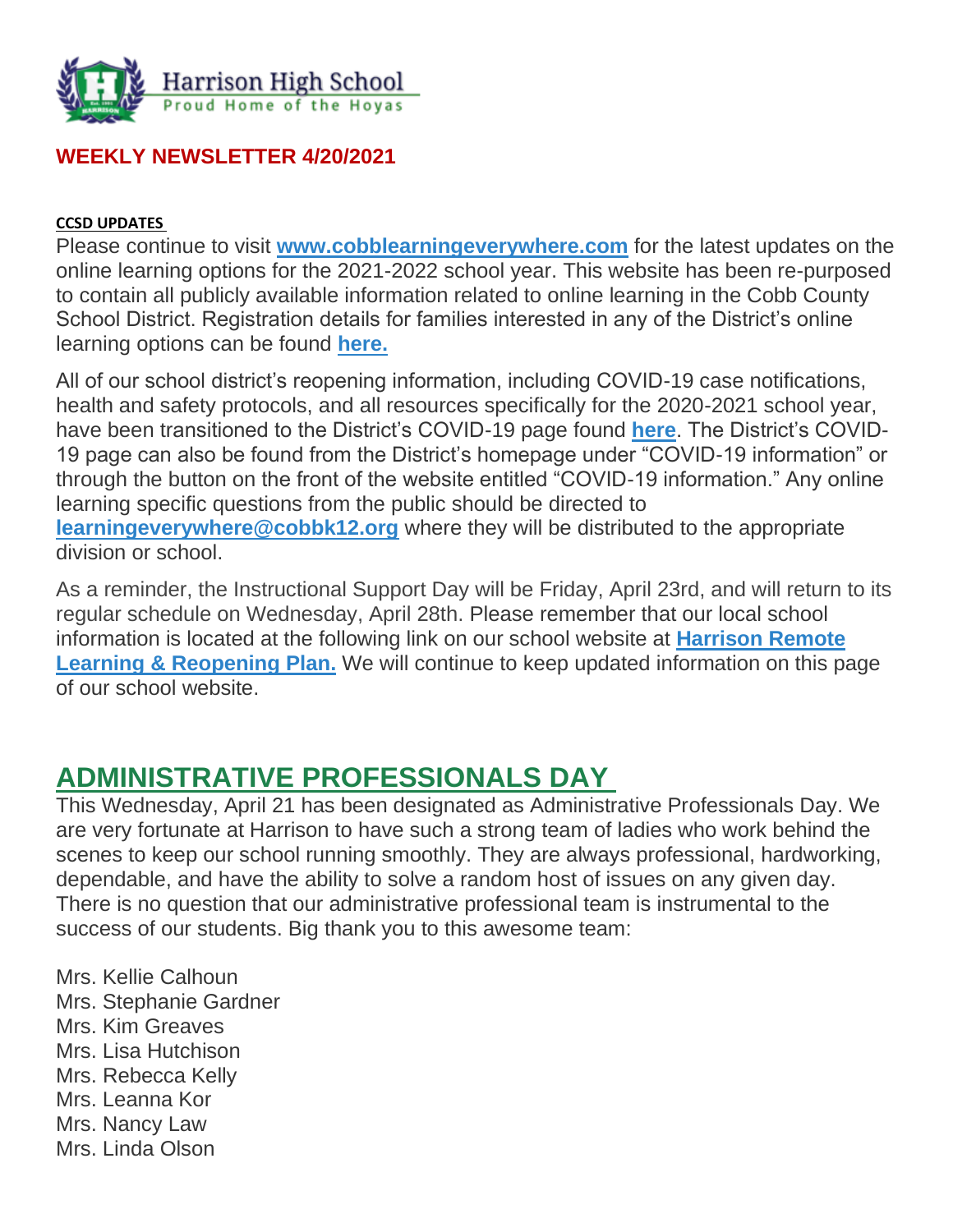# **FINAL EXAM SCHEDULES**

All final exams will be virtual this semester. Please click **[here](https://tb2cdn.schoolwebmasters.com/accnt_42975/site_42976/Documents/Senior-Final-Exam-Schedule.pdf)** for the senior final exam schedule Please click **[here](https://tb2cdn.schoolwebmasters.com/accnt_42975/site_42976/Documents/Underclassmen-Final-Exam-Schedule.pdf)** for the underclassmen final exam schedule

# **SENIOR INFORMATION**

#### **Upcoming Events:**

• Senior Week – April 26 thru April 30. This week includes yearbook distribution, senior spirit days, distribution of senior letters, senior picnic, class names senior tshirt distribution, and senior slideshow events are currently being planned.



# **SENIOR SLIDESHOW PHOTOS DUE!**

Ry Friday, Anril 16th **Submit 2 Photos (Then & Now) Using the QR Code or link Presented during the Senior Picnic** 



**Deliver to Attendance Office, Main Office,** or Room 406 with the Senior's Full Name

#### **SENIOR LETTERS** Wednesday, April 28th 10-12 PM

Drive thru to pick up breakfast, courtesy of the Jr class, & your senior letters in the **HHS Busport** 

**SENIOR PICNIC Friday, Anril 30th at 11:45 - 1:45 Chick-Fil-A lunch, Ice Cream, Yearbook** distribution & Friends! (bring a blanket)

# **DRESS UP DAYS**

MONDAY **Kindergarten Day** (Dress like you did in 2009 on your 1st day of schooll



**IShow off your best Hoya** gear &/or wear your new senior shirt.)

#### WEDNESDAY

**Pajama Day Senior Breakfast &** Letter Distribution Sex **Drive Thru 10 AM -12 PM HHS BUSPORT** 



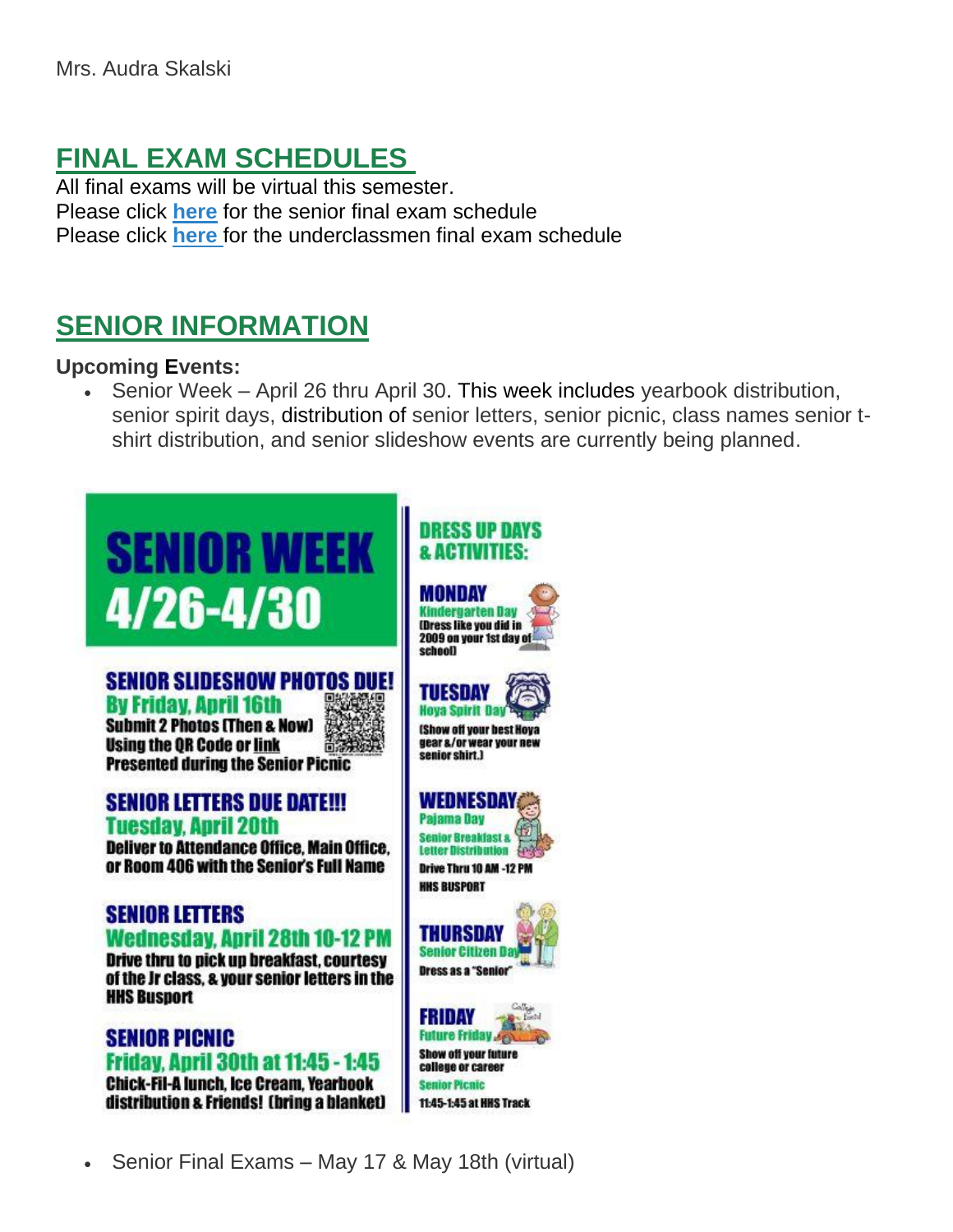- Hoya Lights is coming May 18th from 7:30-9:30 PM in the Harrison HS stadium. Bring your tailgate chair, beach towel, or blanket to socially distance on the turf. This **senior** family event will feature our senior slideshow, a special show from our Hoya Nation broadcasters, a live DJ, snacks, and our spectacular fireworks display to celebrate the Class of 2021! Mark your calendars, as you don't want to miss this event!
- May 27th pick up honor cords, graduation tickets, and stoles in the café shifts to allow for social distancing – for details, please see the calendar of senior events below.
- Graduation June 3rd at 9 AM @ McEachern HS Stadium (there will be no graduation practice)

Reminders:

- Seniors who paid their class dues, but have not yet picked up their senior class shirt: F2F students may pick up their shirt from the Attendance Office this week BETWEEN classes.
- Any senior who has still not picked up their cap and gown orders should come to the attendance office ASAP to receive their items. Reminder: a cap and gown is required to participate in commencement.
- Graduation announcement inserts are available for those seniors who ordered their announcements from Herff Jones. Please contact Dr. Christi Osborne to request your inserts – make sure to include your senior's name and the number of announcements you ordered.
- *We are looking forward to celebrating the class of 2021, and we want to continue the process of planning events that meet health and safety guidelines. Please understand that during this time of COVID-19, schools are required to submit proposals for events to our district leaders.*

# **GRADUATION UPDATES**

**Commencement:** Thursday, June 3, 2021, 9:00 AM

Walter H. Cantrell Stadium

McEachern High School (Click **[here](https://tb2cdn.schoolwebmasters.com/accnt_42975/site_42976/Documents/Graduation-Map%60.pdf)** for the map)

\*Please refer to the Class of 2021 Commencement Information and Schedule of Activities packet for detailed information regarding graduation. (Click **[here](https://tb2cdn.schoolwebmasters.com/accnt_42975/site_42976/Documents/Commencement-Info-Packet.pdf)** for the packet)

# **Senior Final Exams:**

All exams will be virtual.

- **Monday, May 17, 2021** Final Exams in periods 3 and 4
- **Tuesday, May 18, 2021** Final Exams in periods 1 and 2
- Seniors should attend periods 1 and 2 virtually on Monday, May 17, prior to their final exams on Monday. Seniors will **NOT** attend periods 3 or 4 on Tuesday, May 18.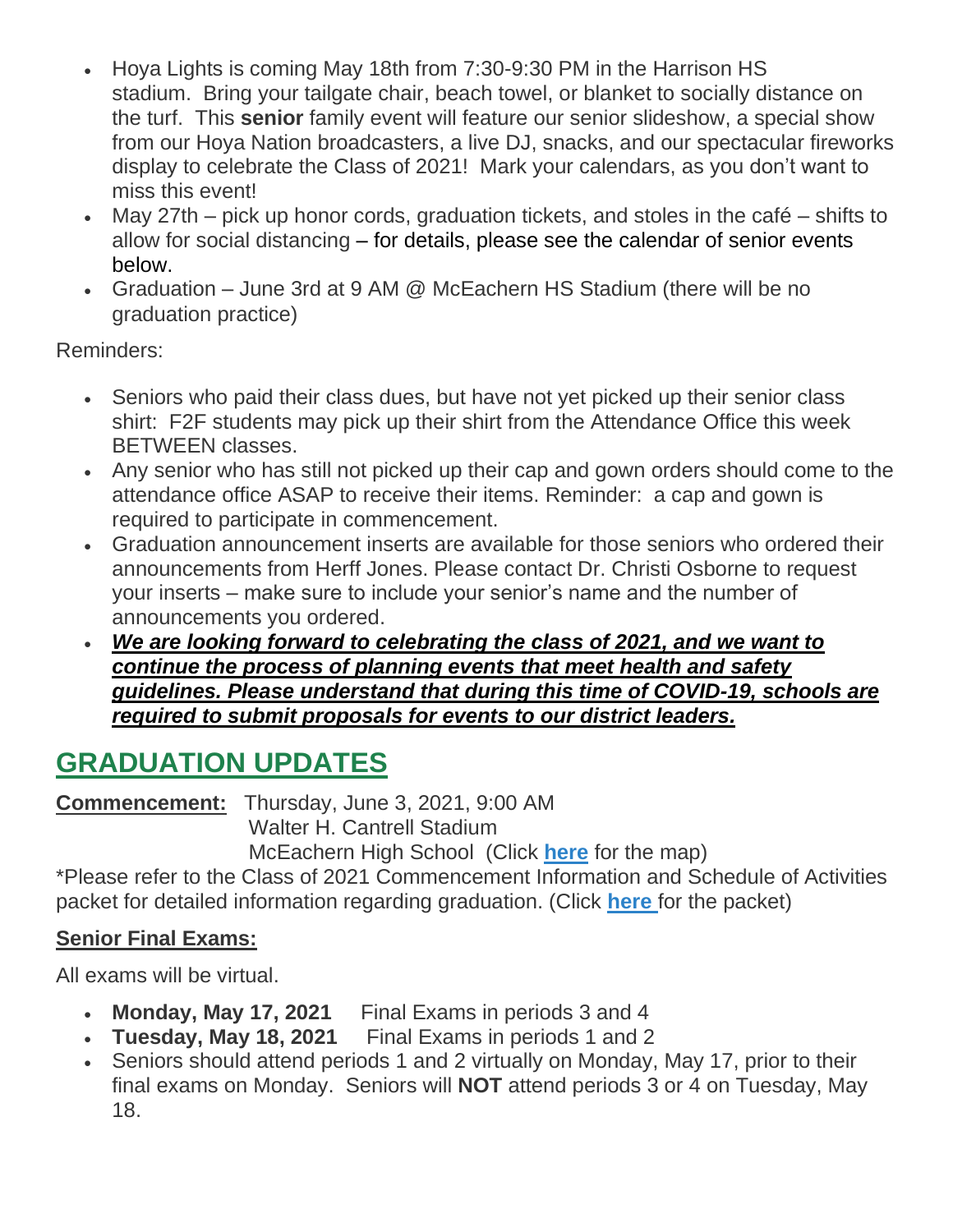\*For additional information and updates, please visit the official CCSD Graduation Information Page - **[Cobb County School District \(cobbk12.org\)](https://www.cobbk12.org/page/6862/graduation-commencement-info)**

### **UPDATED TICKET INFORMATION:**

Graduates in the Class of 2021 will each receive six (6) guest tickets for family to attend commencement after adjustments were made to the seating configuration at Cantrell Stadium. Public health guidelines including, but not limited to, social distancing, face masks, and symptom screening will be implemented. The number of tickets is decided at the district level and not decided by the local high school. Tickets will be distributed on May 27th at Harrison HS see distribution times in the calendar of senior events below.

#### **DAY DATE EVENT** March 30 Begin requesting final transcripts through Naviance Tuesday Wednesday March 31 Makeup day to pick up Caps and Gowns - Attendance Building office (10 AM until noon) Senior Exams -  $3^{rd}$  and  $4^{th}$  blocks May 17 Monday Senior Exams -  $1<sup>st</sup>$  and  $2<sup>nd</sup>$  blocks Tuesday **May 18** Hoya Lights Firework Spectacular - 7:30-9:30 PM in May 18 Tuesday stadium Deadline to clear all senior fines/fees with bookkeeper Tuesday May 18 **May 25** School Counseling Office closed Tuesday Wednesday **May 26** School Counseling Office closed **May 27** Thursday Student pick up of commencement tickets, stoles, and honor cords in the Café **Senior Last Pickup Time Name**  $A - H$  $9 - 9:45$  AM  $I - M$  $10 - 10:45$  AM  $N-S$  $11 - 11:45$  AM  $T - Z$  $12 - 12:45$  PM Mandatory Line-Up at the HPEW promptly at 7:30 AM. Thursday June 3 Come dressed for the ceremony as there will be no time to change into your commencement attire. Thursday June 3 Commencement at 9:00 AM in Cantrell Stadium at McEachern High School

#### **HARRISON HIGH SCHOOL** Class of 2021 **IMPORTANT DATES**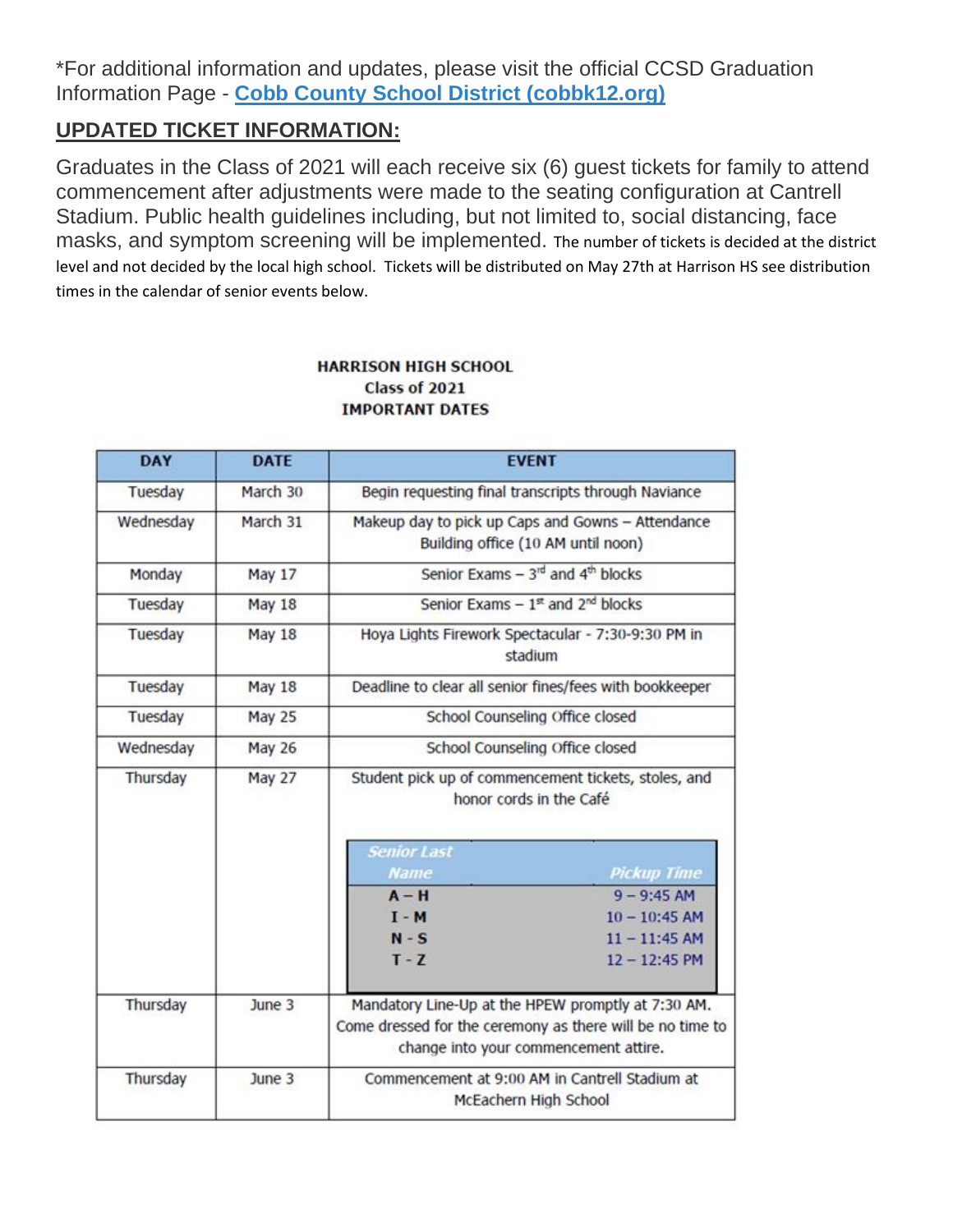# **TESTING CALENDAR**

Below you will find the Harrison testing calendar for the remainder of the school year. Click **[here](https://tb2cdn.schoolwebmasters.com/accnt_42975/site_42976/Testing%20Schedule%20-%20Harrison.pdf)** to view it on our website.



#### 2020-2021 Testing Schedule **HARRISON HIGH SCHOOL**

| Georgia Milestones End of Course Assessments (EOC) |                                                |  |
|----------------------------------------------------|------------------------------------------------|--|
| November 28 - December 14                          | WINTER - main administration                   |  |
|                                                    | American Lit, Algebra 1, U.S. History, Biology |  |
| April 29 – May 17                                  | SPRING - main administration                   |  |
|                                                    | American Lit, Algebra 1, U.S. History, Biology |  |

| 9th Grade Student Knowledge Inventory (SKI) |                           |                            |  |
|---------------------------------------------|---------------------------|----------------------------|--|
|                                             | <b>SGM Pre-Assessment</b> | <b>SGM Post-Assessment</b> |  |
| Fall Administration                         | August $17 -$ September 4 | November 26 - December 21  |  |
| Spring Administration                       | January 6 – January 22    | April 15 – May 22          |  |

|        | <b>AP Testing Schedule</b>                  |            |
|--------|---------------------------------------------|------------|
| May 3  | U.S Gov. and Politics                       | Moming     |
| May 3  | Physics C                                   | Aftemoon   |
| May 4  | Calculus AB/Calculus BC                     | Moming     |
| May 4  | Human Geography<br>German Language          | A ftemoon  |
| May 5  | English Literature and Composition          | Moming     |
| May 5  | Physics 1: Algebra-Based                    | A fternoon |
| May 6  | United States History                       | Moming     |
| May 6  | Art History/ Computer Science A             | A fternoon |
| May 7  | Chemistry/                                  | Moming     |
|        | Spanish Literature and Culture              |            |
| May 7  | European History/                           | A fternoon |
|        | Physics 2: Algebra-Based/                   |            |
| May 10 | French Language and Culture/                | Moming     |
|        | World History: Modern                       |            |
| May 10 | Macroeconomics                              | Afternoon  |
| May 11 | Spanish Language and Culture                | Moming     |
| May 11 | Psychology                                  | Afternoon  |
| May 12 | English Language and Composition            | Moming     |
| May 12 | Microeconomics/Music Theory                 | A fternoon |
| May 14 | Biology                                     | Moming     |
|        | May 14 Environmental Science                | A fternoon |
|        | May 17 Comparative Government and Politics/ | Moming     |
|        | Computer Science Principles                 |            |
|        | May 17 Statistics                           | Afternoon  |
|        | May 18 2D Art and Design Portfolio Deadline | A fternoon |

| 9th Grade - Universal Screening (RI/MI) |                  |           |  |
|-----------------------------------------|------------------|-----------|--|
| 1st                                     | Aug 17 - Sept 11 | Pre-Test  |  |
| semester                                | Nov $2-30$       | Post-Test |  |
| 2nd                                     | Jan $6-22$       | Pre-Test  |  |
| semester                                | April $8 - 26$   | Post-Test |  |

| <b>Finals (All Remote)</b> |                      |                                                                                  |  |
|----------------------------|----------------------|----------------------------------------------------------------------------------|--|
| 1st                        | Dec. $17th$          | 1 <sup>st</sup> and 2 <sup>nd</sup> Blocks                                       |  |
| semester                   | Nov 18 <sup>th</sup> | 3rd and 4th Blocks                                                               |  |
| 2nd                        | May 17th             | 3rd and 4th Blocks (Seniors)                                                     |  |
| semester                   | May 18th             | 1 <sup>st</sup> and 2 <sup>nd</sup> Blocks (Seniors)                             |  |
|                            | May 25th             | $1st$ and $2nd$ Blocks (9 <sup>th</sup> - $11th$ )                               |  |
|                            | May 26th             | $3^{\text{rd}}$ and $4^{\text{th}}$ Blocks (9 <sup>th</sup> - 11 <sup>th</sup> ) |  |

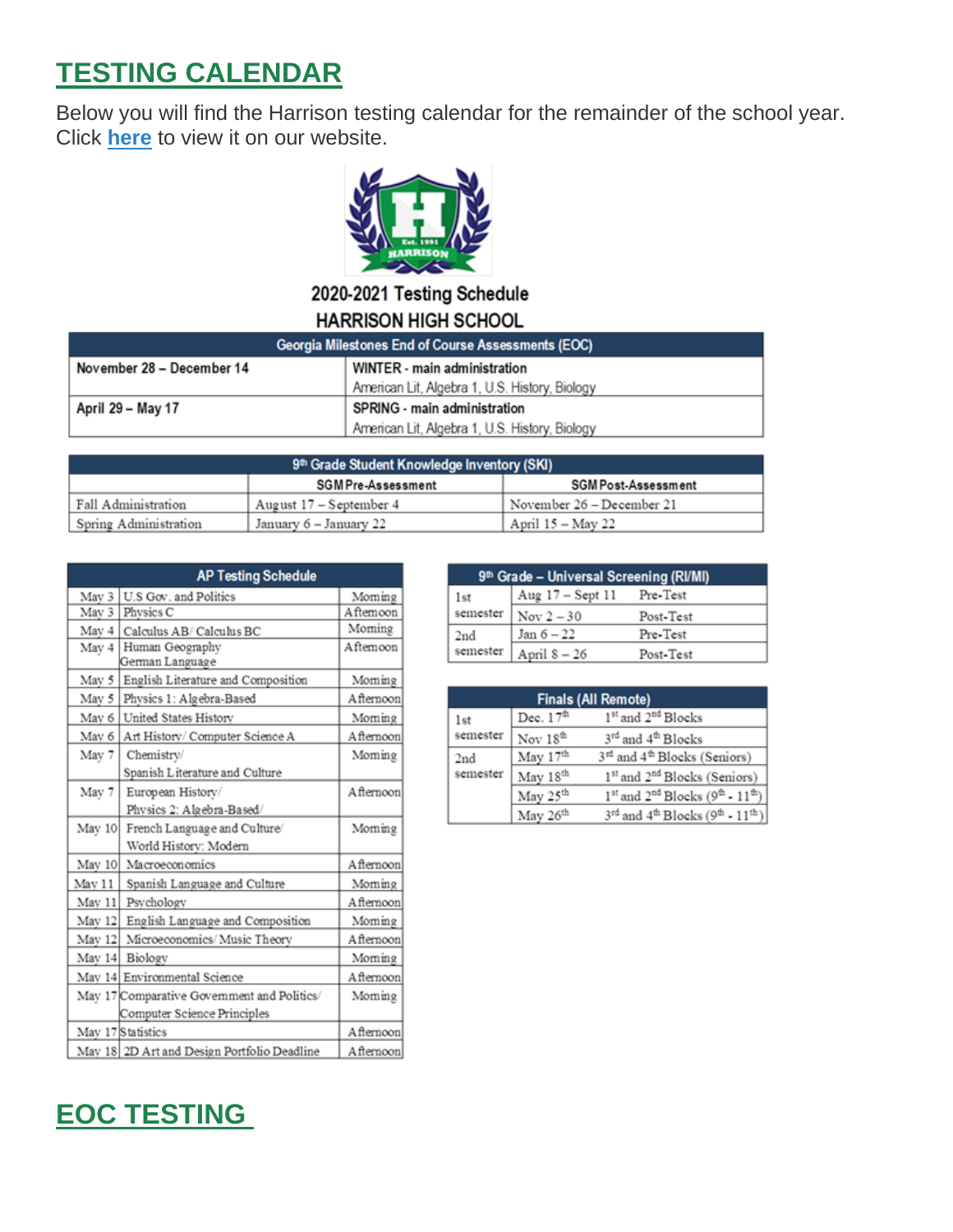Below is the EOC testing schedule. Please note that remote students (including CVA and GAVS) will only test on Wednesdays with the exception of Section 1 of American Lit. on Tuesday, April 27, 2021, and Face-to-Face students will only test during their assigned class time. Remote students will report to the Harrison Room on the main hall before 8:20 A.M. on their testing day to receive their testing location.

Click **[here](https://tb2cdn.schoolwebmasters.com/accnt_42975/site_42976/Documents/EOC-Scores-on-Transcripts-2020-2021.pdf)** for additional information on procedures for EOC scores on high school transcripts for the 2020-2021 school year.

**REMOTE STUDENTS ONLY** – Please complete the appropriate link if you are in one of these EOC classes.

American Lit. **<https://forms.office.com/r/qaqCnqfW1R>**

**Biology <https://forms.office.com/r/68spcehwCd>**

Algebra 1 **<https://forms.office.com/r/WrsjGiAkkU>**

U.S. History **<https://forms.office.com/r/jQU6W2q8AV>**

# **2020 – 2021 Day by Day Testing Schedule- SPRING MAIN EOC HIGH SCHOOL**

| Monday                   | Tuesday                  | Wednesday                       | Thursday                 | Friday                   |
|--------------------------|--------------------------|---------------------------------|--------------------------|--------------------------|
| April 26                 | April 27                 | April 28                        | April 29                 | April 30                 |
|                          | <b>Am Lit</b>            | (Remote Learning Day)           | <b>Am Lit</b>            | <b>Am Lit</b>            |
|                          | Section1                 | <b>Am Lit - Sec 2 &amp; 3</b>   | Section 2                | Section 3                |
|                          | <b>Remote &amp; F2F</b>  | Biology - Sec 1 & 2             | <b>F2F Students ONLY</b> | <b>F2F Students ONLY</b> |
|                          | <b>Students</b>          | <b>Remote Students</b>          |                          |                          |
|                          |                          | <b>ONLY</b>                     |                          |                          |
| May 3                    | May 4                    | May 5                           | May 6                    | May 7                    |
| <b>Biology</b>           | <b>US History</b>        | (Remote Learning Day)           | Alg 1                    | Alg 1                    |
| Sections 1 & 2           | Sections 1 & 2           | <b>US History - Sec 1 &amp;</b> | Section 1                | Section 2                |
| <b>F2F Students ONLY</b> | <b>F2F Students ONLY</b> | 2                               | <b>F2F Students ONLY</b> | <b>F2F Students ONLY</b> |
|                          |                          | Alg 1 - Sec 1 & 2               |                          |                          |
|                          |                          | <b>Remote Students</b>          |                          |                          |
|                          |                          | <b>ONLY</b>                     |                          |                          |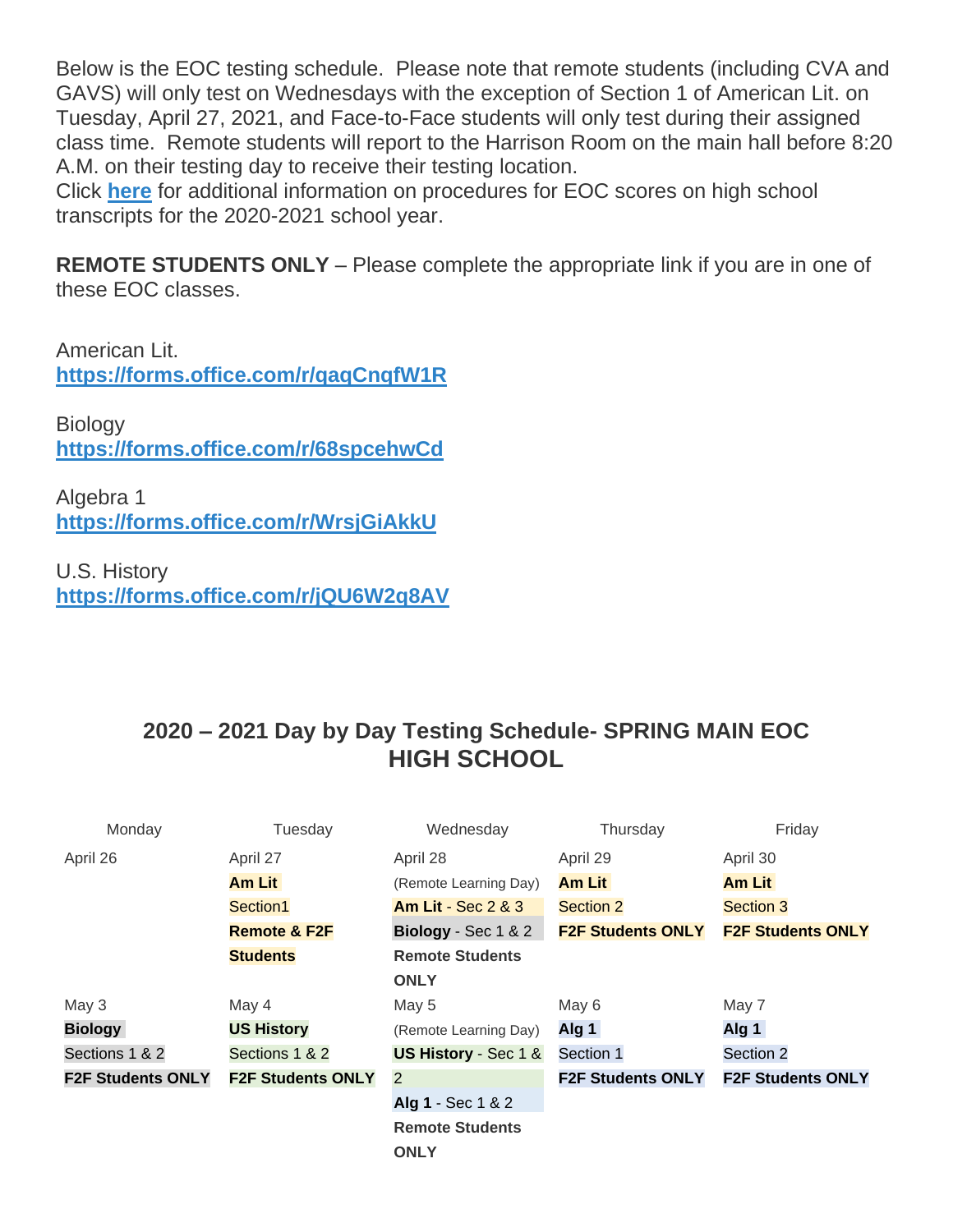May 10 *Tentative- Biology Scores Received* **Makeups (F2F and Remote) American Lit (Section 1) U.S. History Algebra 1** May 11 *Tentative- US His Scores Received* **Makeups (F2F and Remote) American Lit (Sections 2 & 3) Biology**

# **AP EXAMS**

AP exams will be administered at Harrison Monday, May 3rd through Monday, May 17th. Students will need to make sure they have secured proper transportation to arrive at their exam location by 7:30 a.m. if they are taking morning exam and/or to be picked up at 4:00 p.m. if they are taking an afternoon exam. Exam locations can be found on the exam schedule linked below. Buses will be running on their normal schedule each day of testing, including remote Wednesdays; however, busses will not arrive in time to get students to morning sessions on time or be available after the afternoon exam administration concludes. Students who have back-to-back testing will need to bring lunch to eat in between exam administration. Covid-19 protocols such as social distancing will be in place during testing. All students will be required to wear masks and will have their temperature taken upon check-in. The testing schedule can be found on our website and is also included **[here](https://cobbk12org-my.sharepoint.com/:b:/g/personal/lucia_poole_cobbk12_org/EaUwu7c2qTJAp3Q5G3T33AgBprS8G6_tug7J7ubmxfGD_A?e=wSKqvY)**. Please make sure both you and your child are aware of exam dates and times.

# **EXTENDED LEARNING**

We will be offering an extended tutoring program to assist students in all major content areas. Sessions will be held at Harrison High School or virtually either before or after school on the dates and times listed on our website.

What are the benefits? Harrison's extended tutoring program is the window of opportunity to increase a student's skills in the academic areas.

Do I need to arrange transportation? Yes, transposition will NOT be provided for the program. All students will need to be picked up from all extended tutoring sessions at the ending time.

Do I need to supply any materials? No. All supplies will be provided to the student.

Is homework assigned? There will be no homework assigned.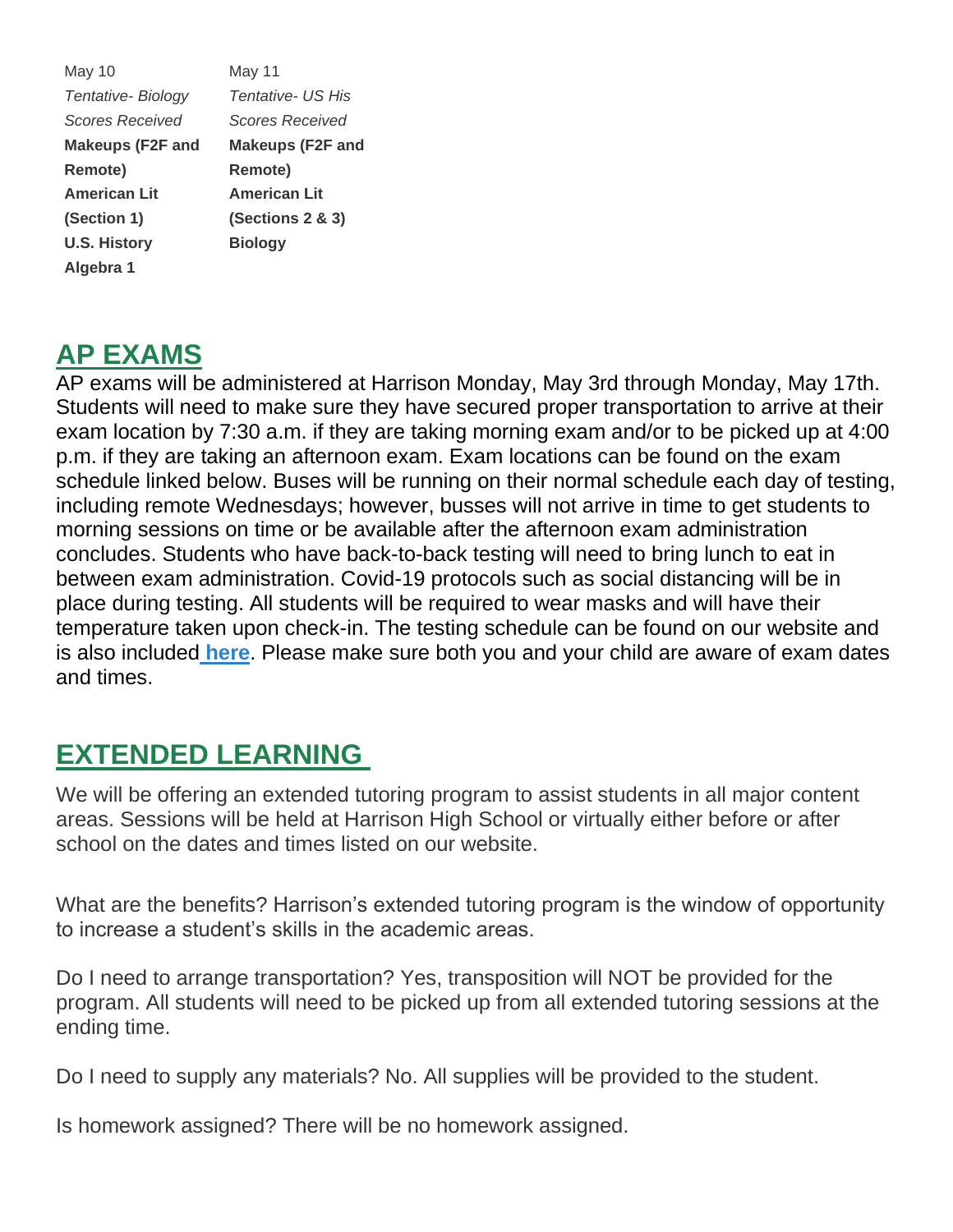What do I need to do as a parent? Please check out the Extended Learning page on our website to find what your student needs support in. Click **[here](http://www.cobblearning.net/msitten2212/)** for more information. If you have any questions or concerns, please do not hesitate to contact Dr. Sitten at **[mandy.sitten@cobbk.org](mailto:mandy.sitten@cobbk.org)**.

# **KEEPING OUR STUDENTS FED**

All breakfasts and lunches for remote and face-to-face students are provided to students at no cost. Families also do not need to pre-order student meal kits, which include items that can be reheated at home. Reheating instructions and a menu are included with the meal kits. Menus for meal kits and in-person meals are also available on th[e](http://info.cobbk12.org/centraloffice/foodservices/indexMenus.aspx) **[Food and](http://info.cobbk12.org/centraloffice/foodservices/indexMenus.aspx)  [Nutrition website](http://info.cobbk12.org/centraloffice/foodservices/indexMenus.aspx)**[.](http://info.cobbk12.org/centraloffice/foodservices/indexMenus.aspx)



Step 1) Harrison's Pick-Up Day is **Wednesdays From 2-4 PM.** 



**Each Meal Kit contains** 

5 breakfast and 5 lunch!



Step 2) Drive to the left side entrance, near the **Performing Arts Center.** 

Or get someone to drive you!

Step 3) Tell them how many children you need to feed!

Meal Kits are available at no ch

This institution is an equal opportunity provider.

**HOYA NEWS TEACHER OF THE MONTH**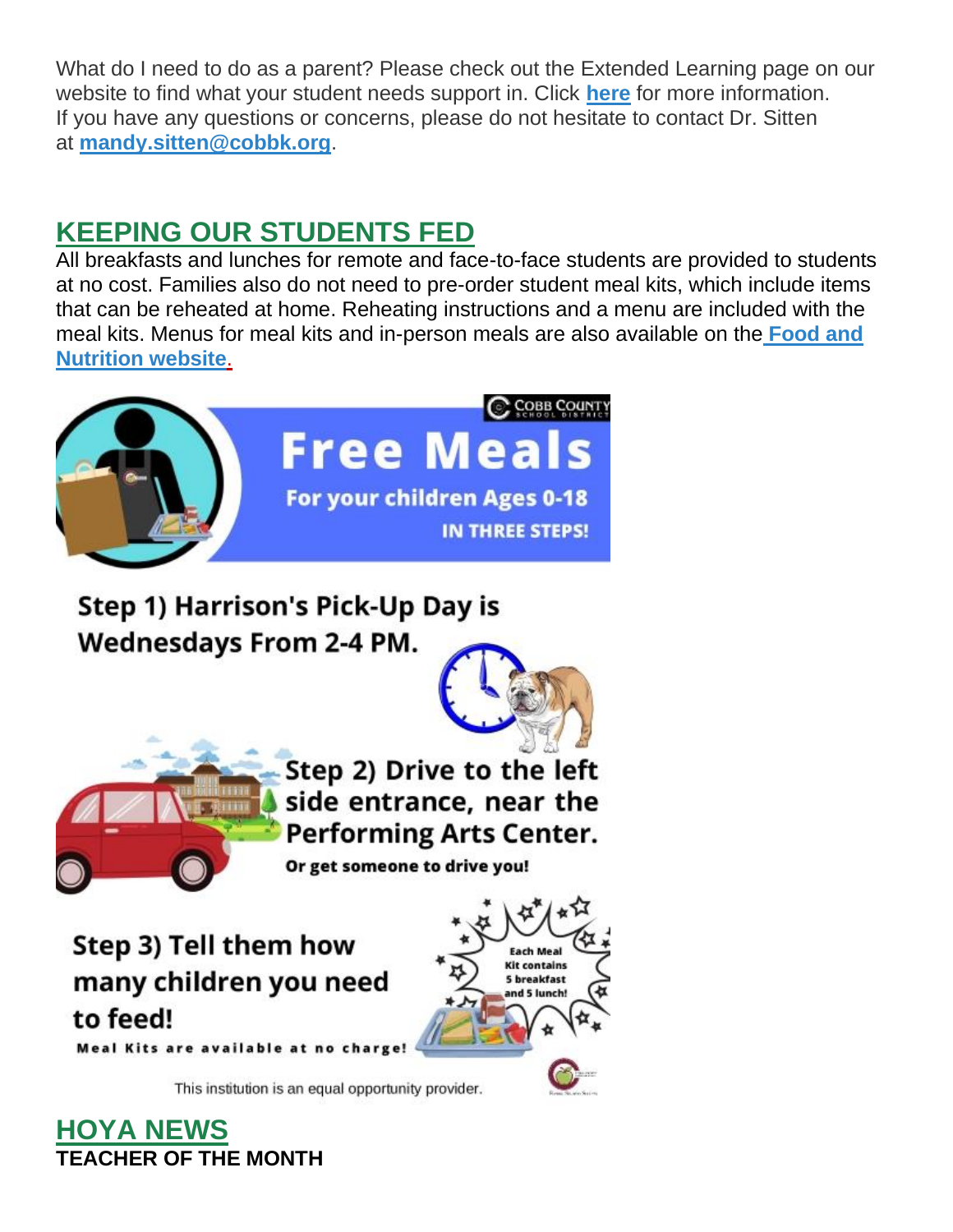Congratulations to our awesome Teacher of the Month, Mr. Phelps! Thank you for all you do! Well-deserved recognition!



# **TEACHER OF THE MONTH**

Congratulations to our awesome Teacher of the Month, Ms. Petersen! Thank you for all you do! Well-deserved recognition!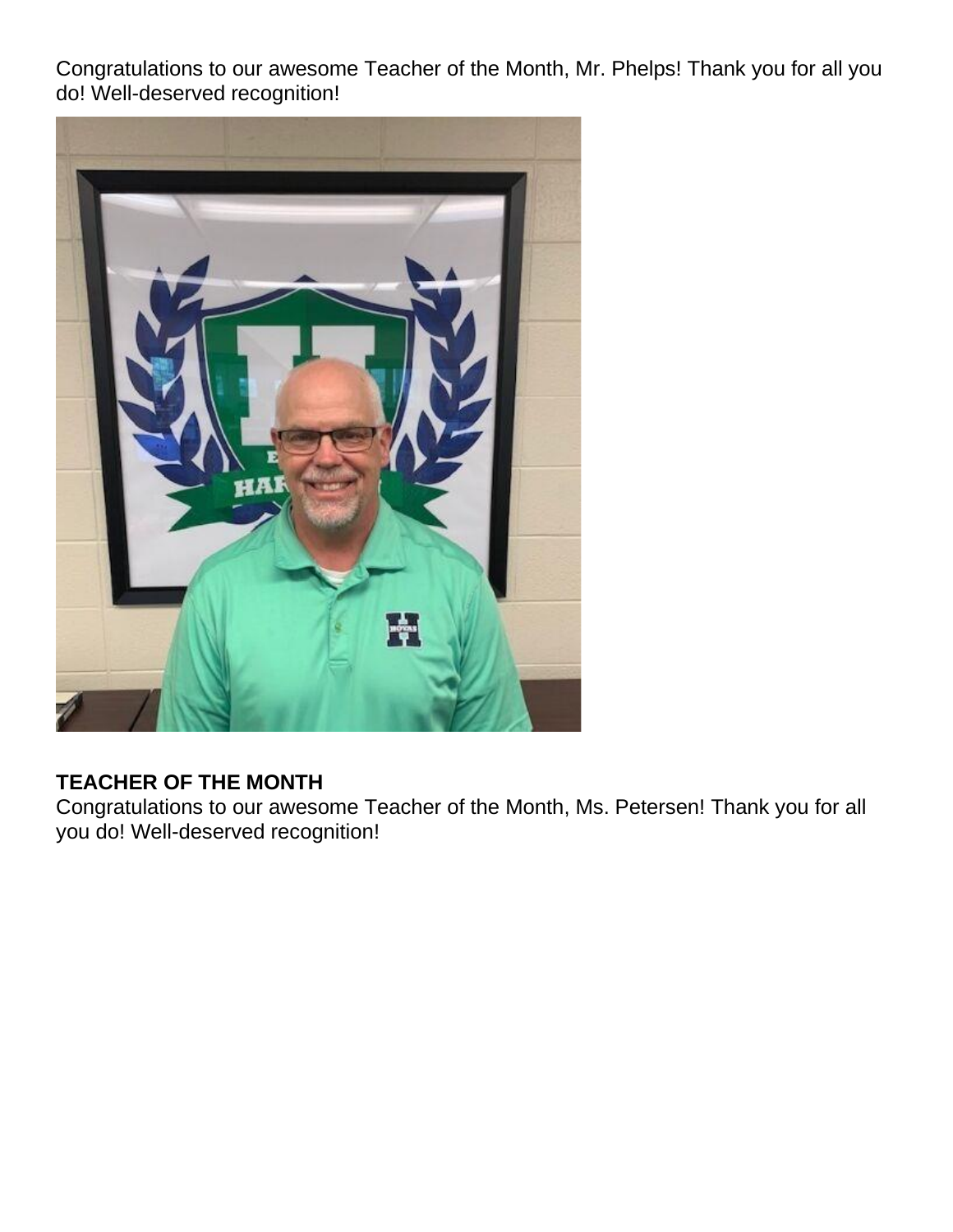

#### **PERFORMING ARTS**

Our Literary Team went to the Region Championship Competition on Thurs 4/15 and did a great job with the following awards. Outstanding individual performances and 2nd place overall team finish.

Special congrats to the following students who have qualified for the state competition:

O. Davis – 1st place Boys Solo K. Adams/D. Champion/ O. Davis/ B. Dwelle – 1st place Boys Quartet A. Carlton/E. Martinez/L. Sweat – 1st place Girls Trio

# **HOYA ALL SPORTS PASS**

Beginning in the 2021-2022 school year, all Harrison High School students will have the opportunity to purchase a pass which gets them in all regular-season home games. You heard that right! This All Sports Pass gets the holder in all sporting events on campus. It will be purchased at Hoya Hello in late July 2021. Harrison is partnering with GoFan as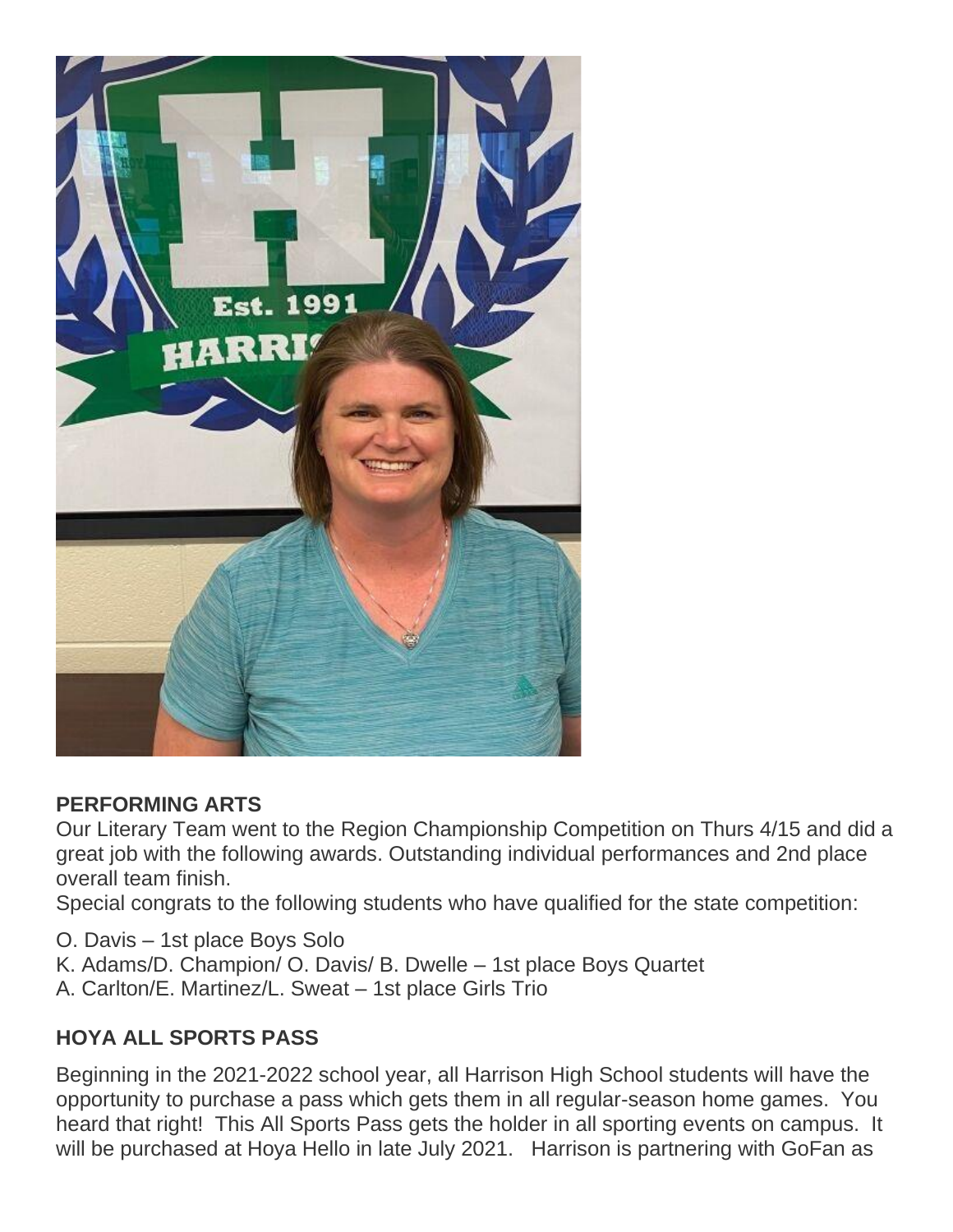the provider of the Hoya All Sports Pass. Their App platform is convenient and easy to use and puts all tickets right at your fingertips. (The Hoya All Sports pass excludes playoff games and away games.)

# **COUNSELING NEWS**

### **COUNSELING CALENDAR**

Please check the Counseling Calendar frequently for important dates, including Virtual Parent and Student Q&A sessions, Virtual College Visit information, and much more! Click here, **[Harrison Counseling Calendar,](https://calendar.google.com/calendar/embed?src=tasr4q5spailsj1itftjdtn6mk%40group.calendar.google.com&ctz=America%2FNew_York)** or go to the Counseling page on **[www.harrisonhigh.org](http://www.harrisonhigh.org/)**.

#### **VIRTUAL COLLEGE VISITS**

We have several Virtual College Visits set up for our Harrison Students. Please check these out here: **[Harrison Virtual College Visits](https://cobbk12org-my.sharepoint.com/:x:/g/personal/leanna_kor_cobbk12_org/EWP6BGgLdCBOvhv5RDRuCVwBqHA2jXXmnAUqr7hXgxEU7w?rtime=t-E10MJN2Eg)** and on the Counseling Website.

### **HARRISON SENIOR-CLASS OF 2021**

End of Year REQUIRED Items to complete!!

**ITEM # 1** - You must complete the Graduation Survey so that we can send **Final Transcripts** on your behalf to your post-secondary schools. You will post where you want your final transcript to go in this survey. Free of charge. **Graduation Survey:**

- 1. Sign into Naviance
- 2. Click *My Planner*
- 3. Click *Task*
- 4. Scroll down and click *Class of 2021 Graduation Survey*
- 5. Beside the **red** diamond, click *take this survey*
- 6. Question 1: Select your post-secondary plans
	- 1. If you are attending a 4- or 2-year college, you must let us know where to send your final transcript in question 2
	- 2. If you choose other, please be specific in your explanation in the text field
- 7. Question 2: Let us know all your application results
	- 1. For your final transcript to be sent, you must mark your college as "attending" and "send final transcript".
- 8. Question 3: Please skip the Scholarship section in this survey and instead report any scholarships using the link below. See ITEM # 2
- 9. Question 4: Provide your (student's) email so we may contact you if needed, this summer

**ITEM # 2** - Scholarships - We want to recognize all your accomplishments!!

Please click on the link below to report **ALL** scholarships that have been awarded to you, even if you do not accept them.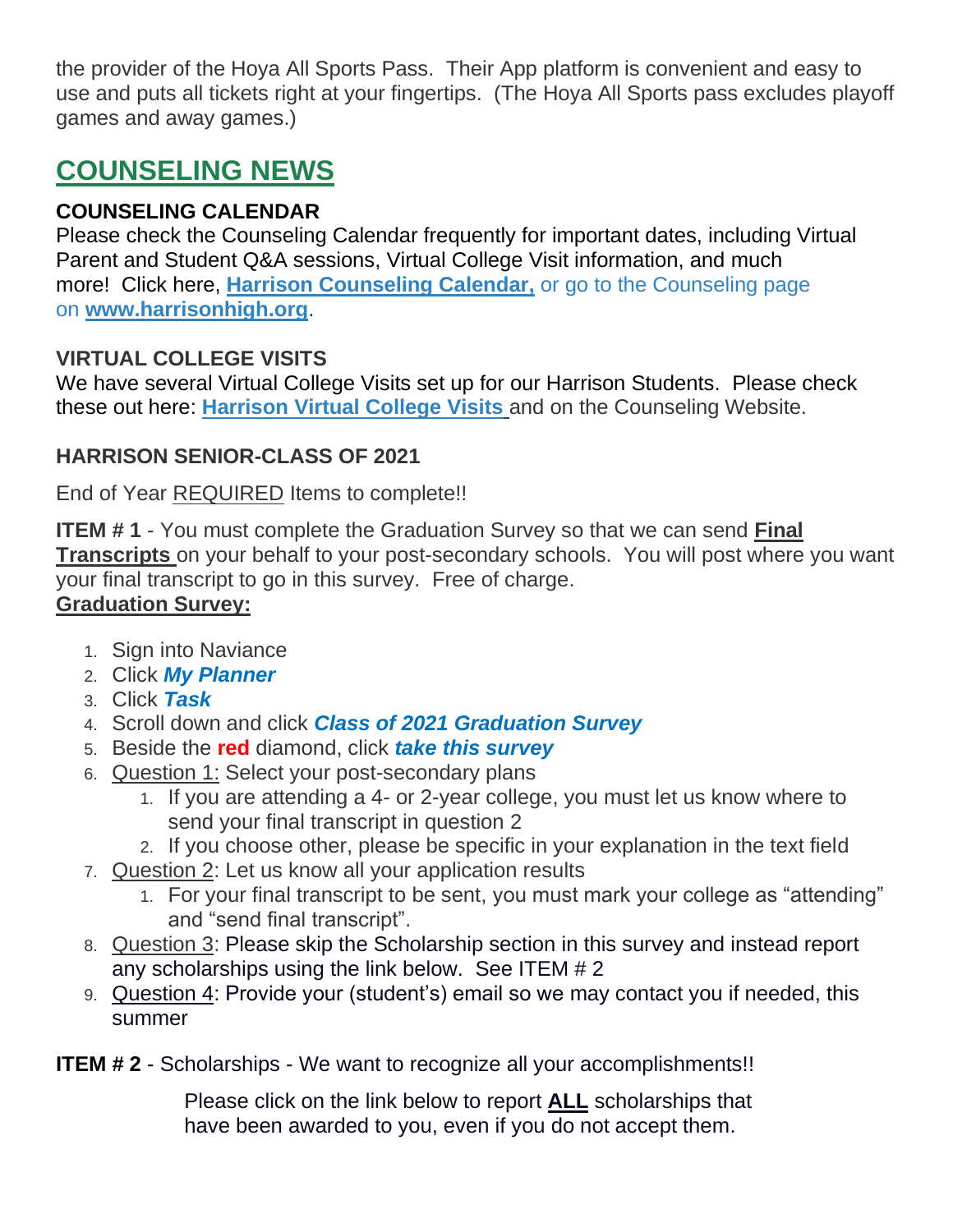What do we do with this information?

1. We submit the total amount awarded to Harrison High School students to the Superintendent's office (each high school does this)

2. Students who receive scholarships are recognized in a scrolling presentation before the graduation ceremony begins. (We do not post individual dollar amounts; this information is confidential)

**[https://HarrisonHS.formstack.com/forms/student\\_scholarship\\_recognition\\_2021](https://harrisonhs.formstack.com/forms/student_scholarship_recognition_2021)**

# **ITEM # 3** - **NCAA or NAIA**

• If you need your final transcript sent to the NCAA or NAIA for Collegiate Sports, please click link and complete:

#### **[https://forms.office.com/Pages/ResponsePage.aspx?id=-x3OL5-](https://forms.office.com/Pages/ResponsePage.aspx?id=-x3OL5-ROEmquMR_D8kYLQ6Tzl3HdpdDhThp02lbTZVUREc4WURWQVVXVzdFRVNTWTNDVEJGVkVPVy4u) [ROEmquMR\\_D8kYLQ6Tzl3HdpdDhThp02lbTZVUREc4WURWQVVXVzdFRVNTWTND](https://forms.office.com/Pages/ResponsePage.aspx?id=-x3OL5-ROEmquMR_D8kYLQ6Tzl3HdpdDhThp02lbTZVUREc4WURWQVVXVzdFRVNTWTNDVEJGVkVPVy4u) [VEJGVkVPVy4u](https://forms.office.com/Pages/ResponsePage.aspx?id=-x3OL5-ROEmquMR_D8kYLQ6Tzl3HdpdDhThp02lbTZVUREc4WURWQVVXVzdFRVNTWTNDVEJGVkVPVy4u)**

#### **VIRTUAL INSTANT DECISION DAY WITH GEORGIA GWINNETT COLLEGE**

Georgia Gwinnett College is hosting a Virtual Instant Decision Day for Harrison students on April 28th from 1:00 pm – 3:00 pm. Please **[CLICK HERE](https://nam11.safelinks.protection.outlook.com/?url=https%3A%2F%2Fwww.signupgenius.com%2Fgo%2F10C0D45AAA728ABFAC43-georgia11&data=04%7C01%7CStephanie.Gardner%40cobbk12.org%7C851e95fd26fa45dc083408d900fb1cde%7C2fce1dfb919f4938aab8c47f0fc9182d%7C0%7C0%7C637541900807797167%7CUnknown%7CTWFpbGZsb3d8eyJWIjoiMC4wLjAwMDAiLCJQIjoiV2luMzIiLCJBTiI6Ik1haWwiLCJXVCI6Mn0%3D%7C1000&sdata=HB2GiIa9v%2Bf6c%2BOeN03GNzAkhSQ%2F3m7dENCIdE0HGK0%3D&reserved=0)** to register for a time with an admissions counselor. We have re-designed our Instant Decision Day to be completely virtual. Our counseling team will be able to provide your students with an instant decision that same day! Three admissions counselors will be available for decisions during the day.

How does it work? Students will be asked to register ahead of time by signing up for a specific time to meet 1-on-1 with an available counselor. A general Zoom link will be provided to the student for the event which they can use to join during their scheduled time. Each appointment with a counselor will last 15 minutes.

What will we need? We require that all students have a submitted application BEFORE their appointment. **[APPLY HERE](https://www.ggc.edu/admissions/how-to-apply/)** with fee waiver *IDD21.* In addition, to expedite the process, we ask that students submit their HS transcript through Naviance at least 3 days prior to the event or that they email an unofficial copy to **[jcash3@ggc.edu](mailto:jcash3@ggc.edu)** prior to the event. This will ensure our counselors are able to use appointment times efficiently.

# **DUAL ENROLLMENT**

Interested in Dual Enrollment? Please click **[here](https://drive.google.com/file/d/1eUb30z5062S_msnROjXY7DklX_dBlHKb/view)** to see the Dual Enrollment Brochure for Families.

# **SCHOLARSHIP OPPORTUNITIES**

Are you looking for scholarships? Click **[here](https://tb2cdn.schoolwebmasters.com/accnt_42975/site_42976/Documents/Scholarship-Bulletin.pdf)** to access the Scholarship Bulletin or visit the Counseling Department's Website.

# **JUNIOR ADVISEMENT MAKEUP SESSIONS**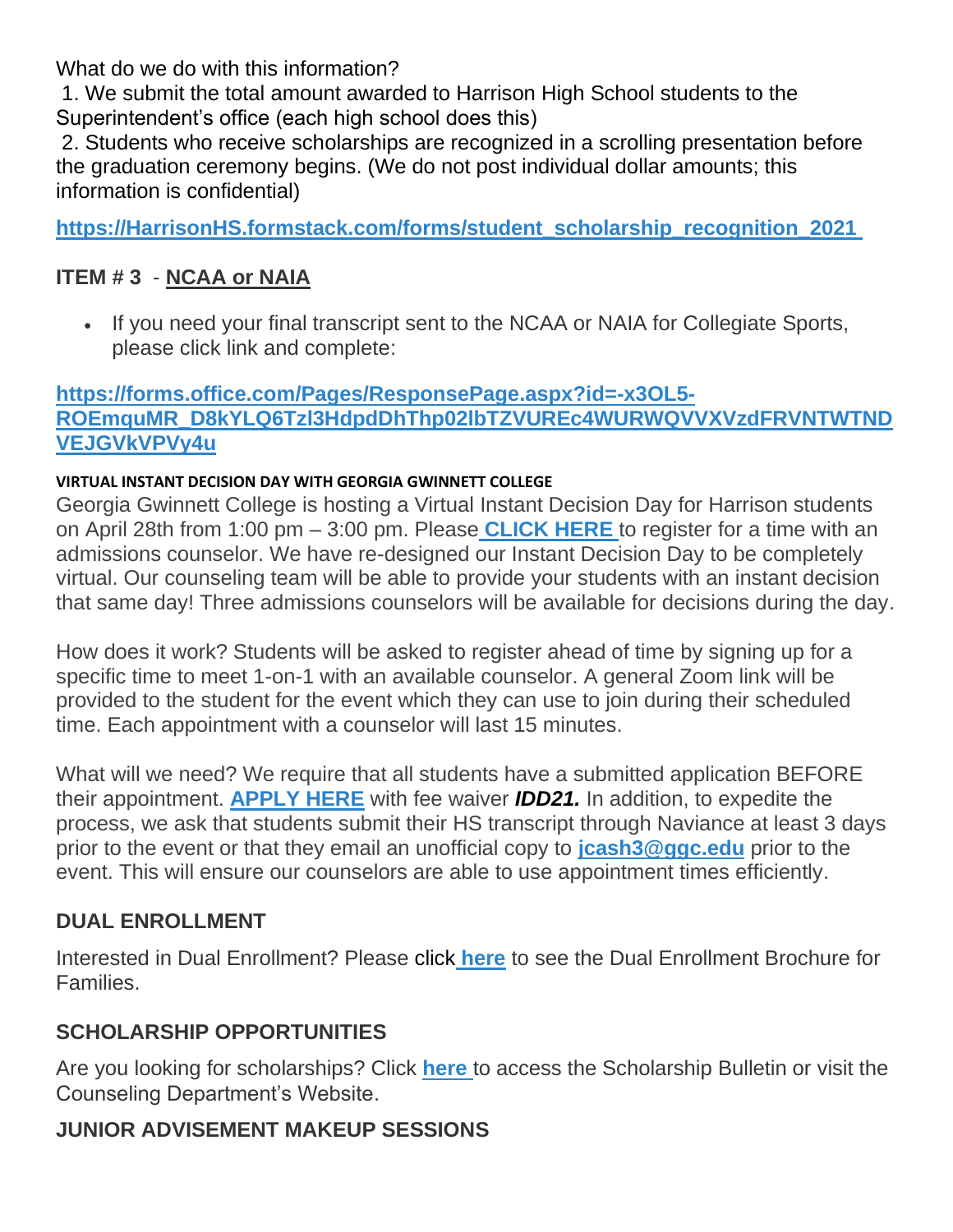Did you miss junior advisement during the fall semester? No problem! The Counseling Department is offering virtual makeup sessions. Click **[here](https://drive.google.com/file/d/1RpLokRjDgCL8ejq4N00KNG2SpHgxDFnf/view)** to learn more and sign up.

# **BIG FUTURE DAYS VIRTUAL COLLEGE FAIR**

College Board is hosting virtual events for high school students to connect directly with college admissions representatives and take action on the most important steps for college. Students will have a chance to meet with college admissions representatives and current college students, ask questions, and learn more about planning for college. Students can sign up to meet with colleges in each region. They can attend any event and more than one. Click **[here](https://pages.collegeboard.org/big-future-days?SFMC_cid=EM438518-&rid=47761625)** to learn more and register. Dates and regions are as follows:

• Southeast, April 29th: 5:00 pm-9:00 pm

# **WORK PERMIT**

When the student has been offered a position, the student will access **[Work Permit](https://nam03.safelinks.protection.outlook.com/?url=https%3A%2F%2Fwww.dol.state.ga.us%2FWS4-MW5%2Fcics.jsp%3FTRANSID%3DWP17%26FRMNAME%3DWP17&data=02%7C01%7CAudra.Skalski%40cobbk12.org%7C856357e8e49d4d50041d08d80cb84415%7C2fce1dfb919f4938aab8c47f0fc9182d%7C0%7C1%7C637273332845584845&sdata=sYK4oD2g8pZe2iY4gQXjSHJq%2FGMstnRRcs7%2F3kUZoWc%3D&reserved=0)  [Datasheet](https://nam03.safelinks.protection.outlook.com/?url=https%3A%2F%2Fwww.dol.state.ga.us%2FWS4-MW5%2Fcics.jsp%3FTRANSID%3DWP17%26FRMNAME%3DWP17&data=02%7C01%7CAudra.Skalski%40cobbk12.org%7C856357e8e49d4d50041d08d80cb84415%7C2fce1dfb919f4938aab8c47f0fc9182d%7C0%7C1%7C637273332845584845&sdata=sYK4oD2g8pZe2iY4gQXjSHJq%2FGMstnRRcs7%2F3kUZoWc%3D&reserved=0)** to complete the first section (Section A) of the work permit datasheet. The student's new employer will complete Section B of the permit datasheet and provide the student with an **MSK #** that the student will submit to Harrison High School via email: **[harrison@cobbk12.org](mailto:harrison@cobbk12.org)**. The information will then be verified and the work permit issued and sent back via the email address provided. Please allow 48-72 hours for completion.

# **SPORTS**

Congratulations to the following athletic programs for their recent wins and strong performances:

- Baseball vs North Cobb W 6-5 on Thurs 4/15
- Girls Soccer at Starr's Mill W 3-0 on Fri 4/16
- Boys Soccer vs North Paulding W 4-1 on Mon 4/12, at North Cobb W 4-1 on Tues 4/13 and vs Hillgrove W 2-1 on Fri 4/16
- Boys Lacrosse vs Carrollton W 16-3 on Thurs 4/14
- Girls Lacrosse vs East Coweta W 20-5 on Mon 4/12 and at Northgate v Newnan W 23-3 on Wed 4/14
- Girls Golf at Indian Hills (vs Walton) on Mon 4/12, at Governors Towne Club (vs Allatoona) on Wed 4/14 and at Apple Mountain (White County Spring Swing) on Sat 4/17 and had strong individual and team performances
- Boys Golf at Governors Towne Club (vs Allatoona) on Wed 4/14 and had strong individual and team performances
- Boys Tennis vs East Coweta (State Playoffs, Rnd 1) W 5-0 on Fri 4/16
- Track & Field at McEachern (McEachern Invite) on Sat 4/17; Strong individual and team performances. Special congratulations to the following athletes who placed:

Girls: R. Perlakowski – 1st place 800m (02:10:13)

K. Curtis/R. Curtis/S. McGarity/R. Perlakowski 1st place – 4x800m (09:33.9)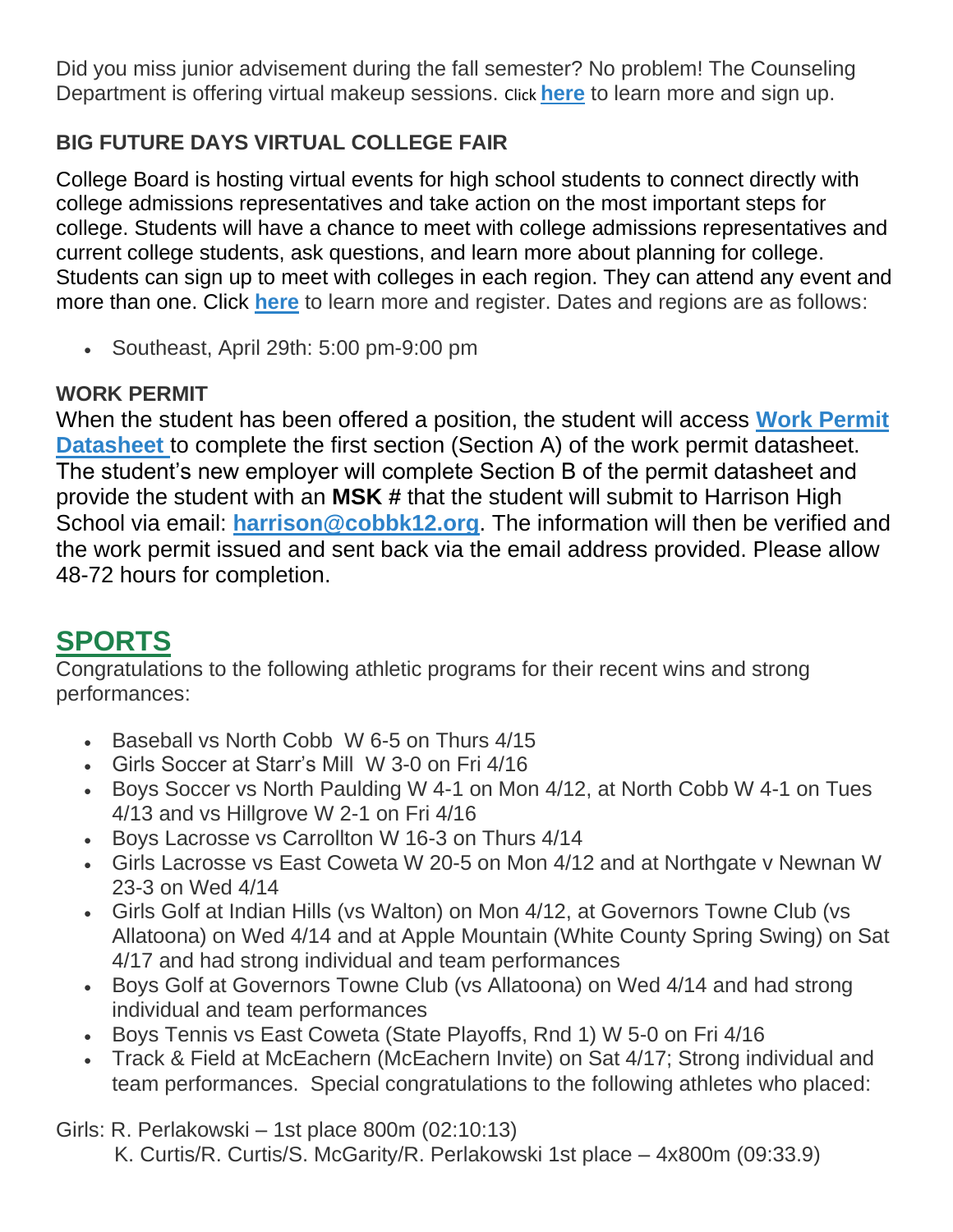Boys: S. Shelton- 3rd place 1600m (04:15.1)

- P. Buchheit/C. Kinyanjui/M. Ravenscraft/S. Shelton 2nd place 4x400m (09:33.9)
- Girls and Boys Golf both placed 2nd in the region sectionals on 4/19 and are heading to the state finals.



# **PLEASE FOLLOW**

**[https://twitter.com/hoyaprincipal](https://na01.safelinks.protection.outlook.com/?url=https%3A%2F%2Ftwitter.com%2Fhoyaprincipal&data=02%7C01%7Cmandy.sitten%40cobbk12.org%7C963d2ade9b7e4a5d624d08d649a9ac7f%7C2fce1dfb919f4938aab8c47f0fc9182d%7C0%7C0%7C636777390434366372&sdata=pqvHroKGHDRsX2sSVItHZiZPnvoMBzzJnfhQ9qAyG4w%3D&reserved=0)**

**[https://twitter.com/hhshoyasports](https://na01.safelinks.protection.outlook.com/?url=https%3A%2F%2Ftwitter.com%2Fhhshoyasports&data=02%7C01%7Cmandy.sitten%40cobbk12.org%7C963d2ade9b7e4a5d624d08d649a9ac7f%7C2fce1dfb919f4938aab8c47f0fc9182d%7C0%7C0%7C636777390434366372&sdata=NJ98yAEdg104DEJsmD3HCrbOdR7rk4X9lX54%2Fkibsdk%3D&reserved=0)**